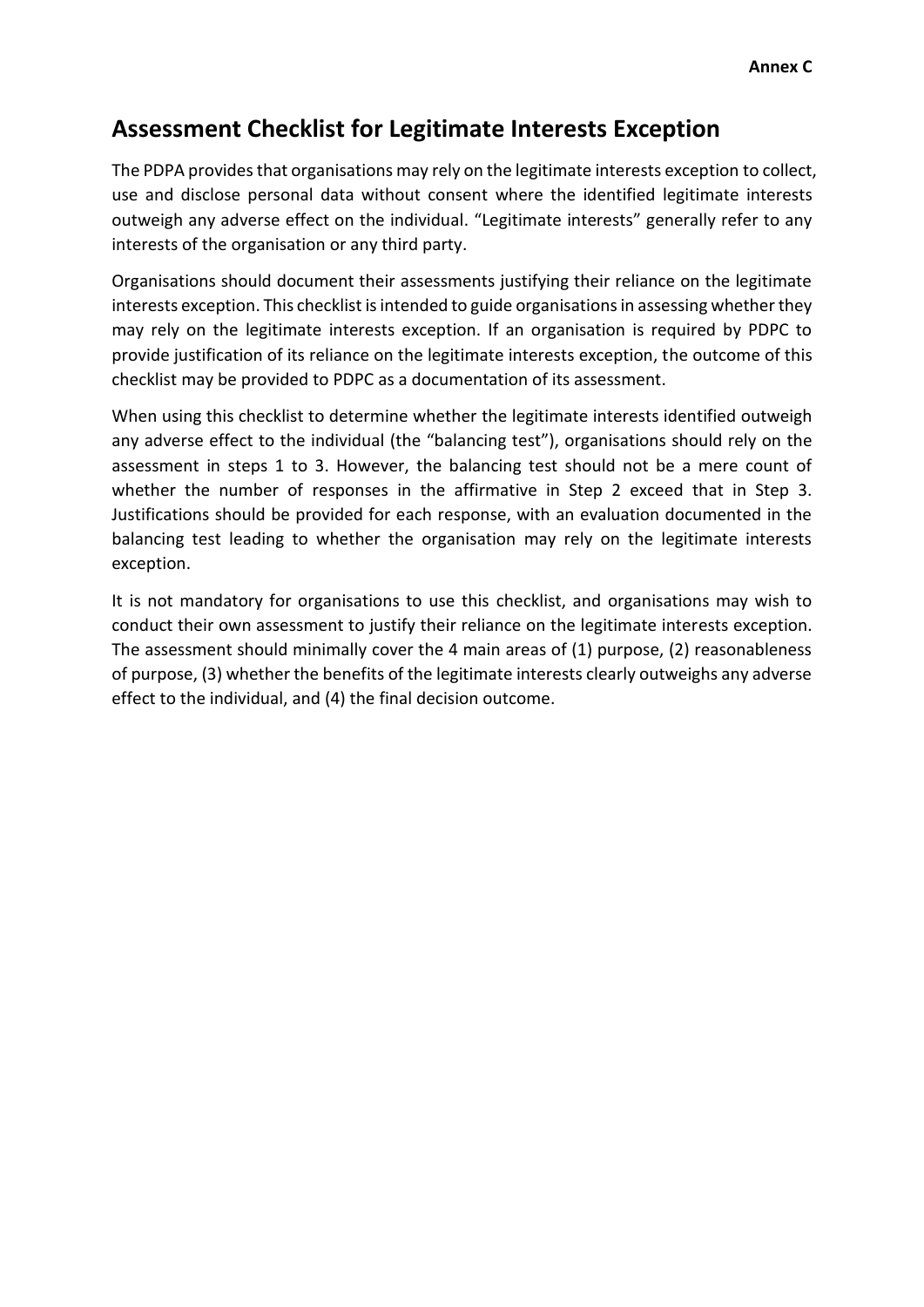## Figure 1: The flow for conducting legitimate interests exception assessment



| S/N            | Step 1: Define the context/purpose of collection, use and/or disclosure |                                                                             |  |  |  |
|----------------|-------------------------------------------------------------------------|-----------------------------------------------------------------------------|--|--|--|
| $\mathbf{1}$   | What is the purpose of relying on                                       | [Describe the legitimate interests of the organisation or                   |  |  |  |
|                | the legitimate interests exception                                      | another person and explain what are the objectives or                       |  |  |  |
|                | to collect, use or disclose personal                                    | purpose for collecting, using or disclosing the personal                    |  |  |  |
|                | data?                                                                   | data.]                                                                      |  |  |  |
| 2              | List the types of personal data                                         |                                                                             |  |  |  |
|                | that will be collected, used,                                           |                                                                             |  |  |  |
|                | and/or disclosed for this purpose.                                      |                                                                             |  |  |  |
| 3              | Describe how the personal data                                          |                                                                             |  |  |  |
|                | will be collected, used, and/or                                         |                                                                             |  |  |  |
|                | disclosed.                                                              |                                                                             |  |  |  |
| 4              | Is the collection, use or disclosure                                    |                                                                             |  |  |  |
|                | on a one-off or a continuous                                            | [If continuous, please state occurrence.]                                   |  |  |  |
|                | basis?                                                                  |                                                                             |  |  |  |
|                |                                                                         |                                                                             |  |  |  |
|                | Step 2: Identify the benefits of collection, use and/or disclosure      |                                                                             |  |  |  |
| 5              | How does the legitimate interests                                       | [This should focus on direct benefits arising from the                      |  |  |  |
|                | benefit<br>the<br>organisation<br>or                                    | legitimate interests of the organisation or another                         |  |  |  |
|                | another person?                                                         | person. This may also include negative impact on                            |  |  |  |
|                |                                                                         | organisation/individuals/groups of individuals if the                       |  |  |  |
|                |                                                                         | legitimate interests cannot be carried out.]                                |  |  |  |
| 6              | Who does this benefit?                                                  | [Beneficiaries may include the wider public or segment of                   |  |  |  |
|                |                                                                         | the public or organisation such as customers, employees,                    |  |  |  |
|                |                                                                         | sector or industries of the economy.]                                       |  |  |  |
|                |                                                                         | Step 3: Assess whether there is any likely adverse effect to the individual |  |  |  |
|                | Sensitivity of personal data                                            |                                                                             |  |  |  |
| $\overline{7}$ | the<br>personal<br>data<br>being<br>ls.                                 |                                                                             |  |  |  |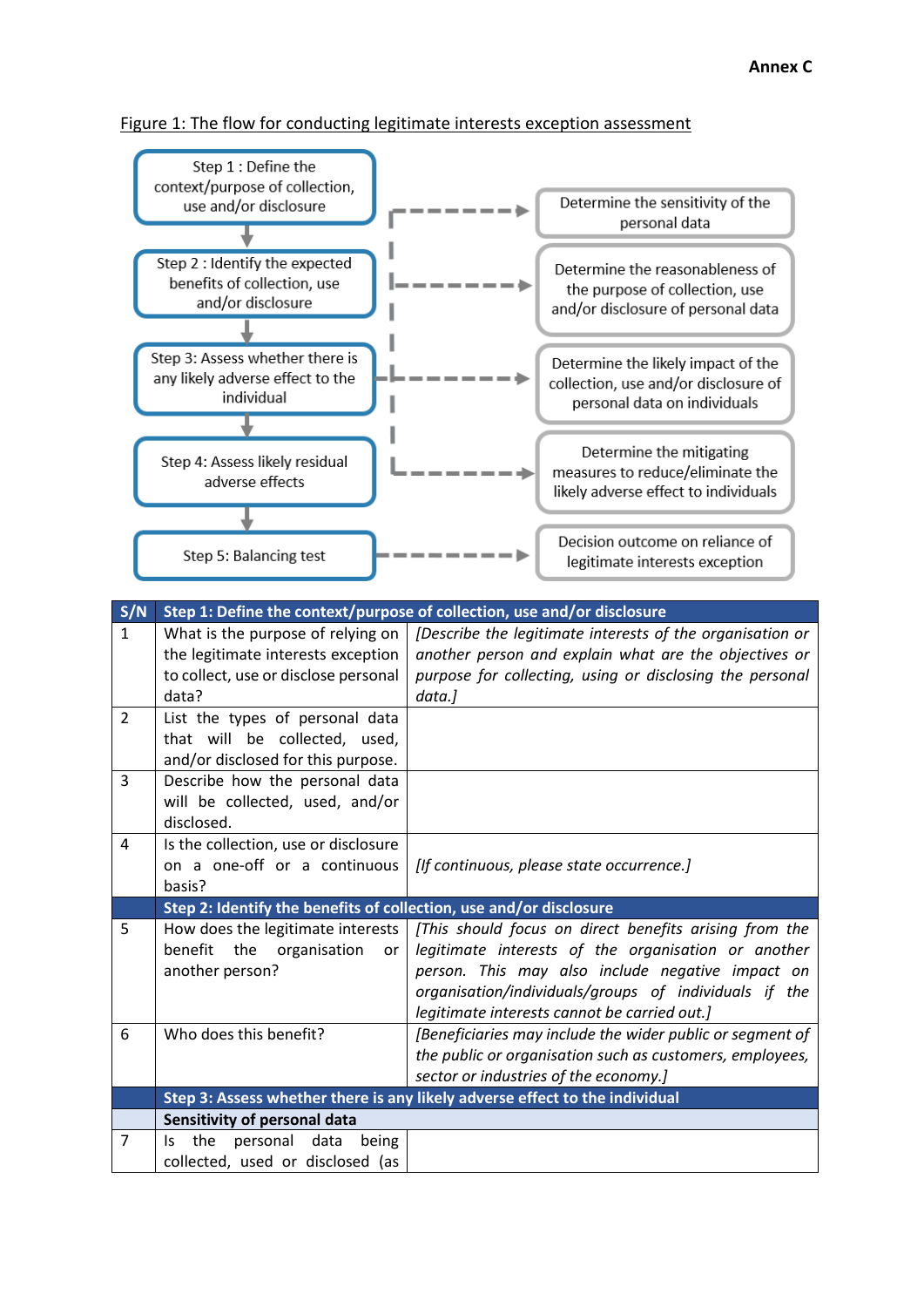|    | listed in Step 1) of a sensitive                                                                                                                                     |                                                                                                                                                                      |                                                                                                                                                                                                                                             |  |  |  |  |
|----|----------------------------------------------------------------------------------------------------------------------------------------------------------------------|----------------------------------------------------------------------------------------------------------------------------------------------------------------------|---------------------------------------------------------------------------------------------------------------------------------------------------------------------------------------------------------------------------------------------|--|--|--|--|
|    | nature?                                                                                                                                                              |                                                                                                                                                                      |                                                                                                                                                                                                                                             |  |  |  |  |
|    | Reasonableness of the purpose of collection, use and/or disclosure of personal data                                                                                  |                                                                                                                                                                      |                                                                                                                                                                                                                                             |  |  |  |  |
| 8  | How extensive is the collection of<br>data?                                                                                                                          | [Please describe if there is any large-scale collection of<br>data, factoring in both the volume of data collected and<br>number of types of data fields collected.] |                                                                                                                                                                                                                                             |  |  |  |  |
| 9  | How reasonable is the purpose of<br>collection, use, and/or disclosure<br>of the personal data?                                                                      |                                                                                                                                                                      |                                                                                                                                                                                                                                             |  |  |  |  |
|    |                                                                                                                                                                      | Likely adverse effect to the individual                                                                                                                              |                                                                                                                                                                                                                                             |  |  |  |  |
| 10 | What<br>are<br>the<br>reasonably<br>foreseeable adverse effects to the<br>individual (e.g., financial, social,<br>physical, psychological effect)?                   |                                                                                                                                                                      |                                                                                                                                                                                                                                             |  |  |  |  |
| 11 | Will you use other information<br>from other datasets to<br>make<br>predictions or decisions?                                                                        | Y/N                                                                                                                                                                  | [If yes, please describe the datasets used for merger<br>and whether the individual is aware that you are in<br>possession of the dataset. Please also describe the<br>types of decisions/predictions that would be made<br>with the data.] |  |  |  |  |
| 12 | Will the predictions or decisions<br>exclude,<br>discriminate<br>against,<br>defame, or harm the individual?                                                         | Y/N                                                                                                                                                                  | [Please state the types of predictions or decisions<br>that would be made with the data and justify why<br>these may or may not be accurate.]                                                                                               |  |  |  |  |
| 13 | What is the likelihood and severity<br>of any potential impact to the<br>individual?                                                                                 | [You should consider this relative to prevailing social<br>norms. Refer to paragraph 12.69 of the main Advisory<br>Guidelines for a list of considerations.]         |                                                                                                                                                                                                                                             |  |  |  |  |
| 14 | How did you provide the details of<br>a contact who can provide the<br>individual with more details of the<br>collection, use or disclosure of the<br>personal data? | [Please describe how the details are provided.]                                                                                                                      |                                                                                                                                                                                                                                             |  |  |  |  |
|    | <b>Mitigating measures</b>                                                                                                                                           |                                                                                                                                                                      |                                                                                                                                                                                                                                             |  |  |  |  |
| 15 | Can you adopt any measures to<br>mitigate, eliminate or reduce the<br>likelihood of the adverse effect?                                                              | Y/N                                                                                                                                                                  | [If yes, please describe the measures and justify<br>how the measures are able to mitigate or reduce<br>the likelihood of the adverse effect.]<br>[If no, please state the reasons for why not.]                                            |  |  |  |  |
|    | Step 4: Assess likely residual adverse effect                                                                                                                        |                                                                                                                                                                      |                                                                                                                                                                                                                                             |  |  |  |  |
| 16 | What are the likely residual<br>adverse effects to the individual<br>applying<br>after<br>measures<br>to<br>the<br>mitigate<br>adverse<br>effect<br>specified above? |                                                                                                                                                                      |                                                                                                                                                                                                                                             |  |  |  |  |

|    | <b>Balancing test</b>                                                                                    |     |                                       |
|----|----------------------------------------------------------------------------------------------------------|-----|---------------------------------------|
| 17 | the identified<br>legitimate<br>Do.<br>interests outweigh the residual $\frac{y}{N}$<br>adverse effects? |     | [If yes, please explain and justify.] |
| 18 | Can you rely on the legitimate $ $<br>interests exception to collect, use                                | Y/N | [If yes, please explain and justify.] |